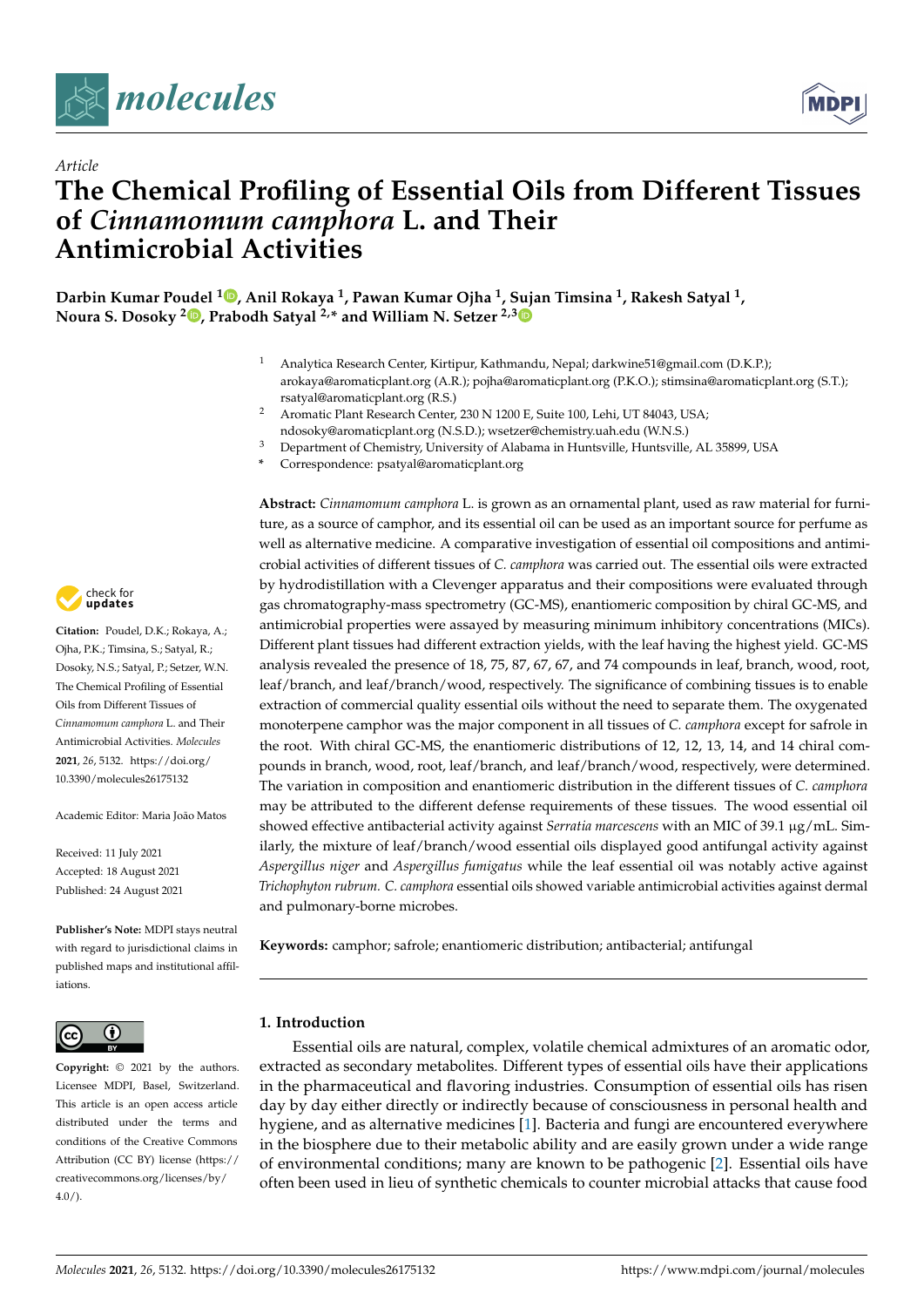spoilage, or infections. The available synthetic flavoring and antimicrobial chemicals can, however, be toxic and detrimental to our health if they exceed the prescribed limit of consumption [\[3\]](#page-8-2). Therefore, essential oils could be alternative solutions to ensuring food safety, retention of their nutritional value and quality, as well as eliminating human health risk. Some components from different plant essential oils are legally registered flavoring agents in foodstuffs because oxygenated monoterpenes display promising antimicrobial activity [\[4–](#page-8-3)[7\]](#page-8-4).

Different parts (roots, wood, branch, and leaf) of *Cinnamomum camphora* L. are abundant in essential oils, which have linalool, 1,8-cineole, and camphor as major components. Essential oils from *C. camphora* have chemotypes such as *iso*-borneol, camphor, 1,8-cineole, linalool, and borneol types [\[8](#page-8-5)[–10\]](#page-8-6). Biosynthesis of secondary metabolites and their proportions in essential oils lead to variations in composition due to environmental factors (seasonal variation, geographic variation, light availability, herbivory and microbial infection, pH of the soil) pollution, herbicide and pesticide use, and anthropogenic behavior [\[11\]](#page-8-7). Due to its diverse climate, geology, and topographical area, Nepal's biodiversity is a repository of secondary metabolites in essential oils. In Nepal, the chemotype of *C. camphora* essential oil is camphor, and its diverse bioapplication has been explored [\[12\]](#page-8-8). It has very significant prospective nutraceutical and pharmaceutical applications [\[13\]](#page-8-9). Oxygenated monoterpene chemotypes of *C. camphora* essential oil have multifunctional bioapplications such as antibacterial activities [\[14\]](#page-8-10), antifungal activities [\[15\]](#page-8-11), insecticidal activities [\[16\]](#page-8-12), anti-inflammatory activities [\[17\]](#page-8-13), and so on. These activities are related to the lipophilic nature of secondary metabolites in essential oils [\[18\]](#page-8-14) and may act either by synergistic or antagonistic effects [\[12](#page-8-8)[,19\]](#page-8-15).

In this work, the chemical and enantiomeric compositions of the essential oils from different tissues (root, wood, branch, and leaf) of *C. camphora* were analyzed and compared. In addition, their effectiveness against dermal and pulmonary-borne microbes of the essential oils from different tissues of *C. camphora* L. was explored.

## **2. Results and Discussion**

# *2.1. Isolation and Yields of Essential Oils and Yields*

The highest essential oil yield was observed for the leaf (2.67%), whereas the lowest yield was from the wood (1.0%) of *C. camphora*. A slightly higher extraction yield was observed compared to previous reports of *C. camphora* leaf essential oil [\[12\]](#page-8-8). The yield of extraction depends on different factors such as geographical variation, harvesting time, extraction methods, extraction temperature and extraction time. The essential oil yields from different *C. camphora* tissues are shown in Table [1.](#page-1-0)

| Cinnamomum camphora L. Tissues | Yields   |  |
|--------------------------------|----------|--|
| Leaf                           | $2.67\%$ |  |
| <b>Branch</b>                  | $2.0\%$  |  |
| Wood                           | $1.0\%$  |  |
| Root                           | 1.8%     |  |
| Leaf/branch (1:1 ratio)        | 2.17%    |  |
| Leaf/branch/wood (1:1:1 ratio) | 1.40%    |  |
|                                |          |  |

<span id="page-1-0"></span>**Table 1.** Essential oil yields from different tissues of *Cinnamomum camphora* L.

#### *2.2. Chemical Composition of Essential Oils*

The individual chromatograms of *C. camphora* tissues are shown in Supplementary Figure S1–S6. In total, the presence of 18, 75, 87, 67, 67 and 74 compounds were identified in leaf, branch, wood, root, leaf/branch, and leaf/branch/wood, respectively. Relative percentages of the individual components of *C. camphora* essential oils are listed in Table [2.](#page-4-0) The predominant compound in the leaf oil was camphor (93.1%), followed by camphene (1.8%) and  $\alpha$ -pinene (1.6%). Camphor (53.6%) was also the major component in the branch, followed by limonene (7.4%), α-pinene (6.9%), 1,8-cineole (3.7%), camphene (3.4%) and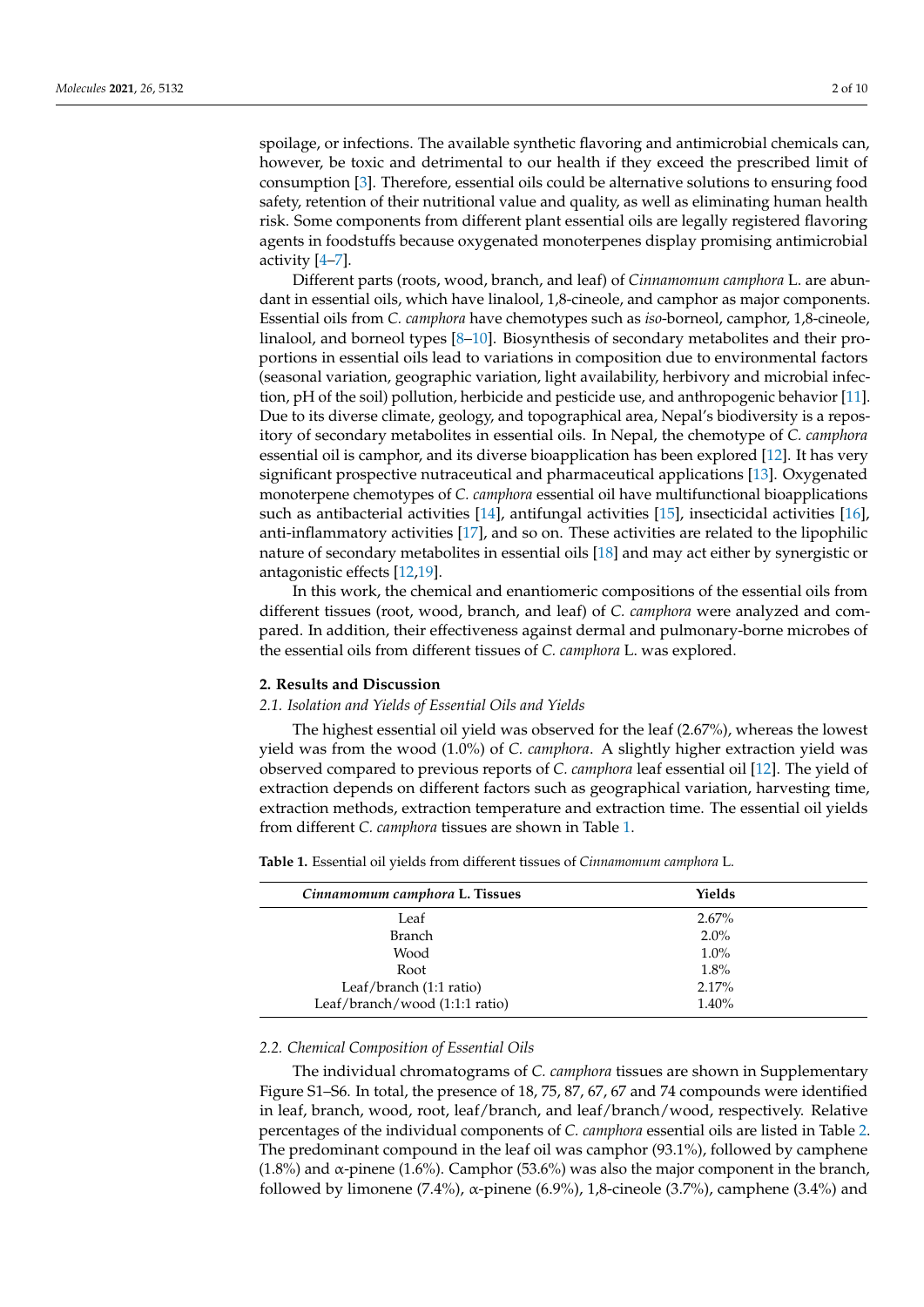β-pinene (3.1%). The wood essential oil was rich in camphor (53.2%), 1,8-cineole (19.8%), α-terpineol (6.2%), and safrole (3.2%). In contrast, the root essential oil was composed of safrole (57.6%), 1,8-cineole (18.1%), camphor (11.8%), and  $\alpha$ -terpineol (4.1%). The essential oil from a mixture of leaf/branch was rich in camphor (53.3%), α-pinene (8.2%), limonene (7.1%), camphene (3.9%), myrcene (3.7%), 1,8-cineole (3.2%), and β-pinene (3.2%). The major components in the essential oil from a mixture of leaf/branch/wood were camphor (59.5%), 1,8-cineole (6.2%), α-pinene (5.7%), and limonene (5.3%). The compound classes of the essential oils from leaf, branch, wood, roots, leaf/branch and leaf/branch/wood are presented in Table [2.](#page-4-0) Oxygenated monoterpenes accounted for the major proportion, which was dominated by camphor in all essential oils except for the phenylpropanoid, safrole, in the root.

|            |                          | Cinnamomum camphora L. Tissues Along with Relative Abundance (%) |                          |                          |                          |                          |                          |  |  |  |
|------------|--------------------------|------------------------------------------------------------------|--------------------------|--------------------------|--------------------------|--------------------------|--------------------------|--|--|--|
| <b>RRI</b> | Compounds                | Leaf                                                             | <b>Branch</b>            | Wood                     | Root                     | Leaf/Branch              | Leaf/Branch/Wood         |  |  |  |
| 921        | Tricyclene               | <b>Tr</b>                                                        | 0.1                      | ${\rm Tr}$               | <b>Tr</b>                | 0.1                      | ${\rm Tr}$               |  |  |  |
| 924        | $\alpha$ -Thujene        | 0.1                                                              | 0.5                      | 0.2                      | 0.1                      | 0.5                      | 0.4                      |  |  |  |
| 931        | $\alpha$ -Pinene         | 1.6                                                              | 6.9                      | 1.6                      | 0.6                      | 8.2                      | 5.7                      |  |  |  |
| 945        | $\alpha$ -Fenchene       | $\equiv$                                                         | 0.1                      | 0.1                      | <b>Tr</b>                | 0.1                      | 0.1                      |  |  |  |
| 946        | Camphene                 | 1.8                                                              | 3.4                      | 0.9                      | 0.2                      | 3.9                      | 2.9                      |  |  |  |
| 967        | Sabinene                 | 0.1                                                              | 0.9                      | 1.4                      | 1.0                      | 1.0                      | 1.0                      |  |  |  |
| 974        | $\beta$ -Pinene          | 0.8                                                              | 3.1                      | 0.9                      | 0.5                      | 3.2                      | 2.2                      |  |  |  |
| 988        | Myrcene                  | 0.3                                                              | 2.8                      | 1.2                      | 0.3                      | 3.7                      | 2.6                      |  |  |  |
| 998        | Octanal                  | $\equiv$                                                         | <b>Tr</b>                | <b>Tr</b>                | <b>Tr</b>                | <b>Tr</b>                | Tr                       |  |  |  |
| 999        | $\delta$ -2-Carene       | $\overline{\phantom{a}}$                                         | ${\rm Tr}$               | ${\rm Tr}$               | <b>Tr</b>                | <b>Tr</b>                | Tr                       |  |  |  |
| 1002       | α-Phellandrene           | 0.1                                                              | 1.8                      | 0.4                      | 0.1                      | 1.1                      | 1.0                      |  |  |  |
| 1008       | δ-3-Carene               | $\bar{\phantom{a}}$                                              | 0.1                      | Tr                       | $\overline{\phantom{a}}$ | 0.1                      | 0.1                      |  |  |  |
| 1014       | $\alpha$ -Terpinene      | <b>Tr</b>                                                        | 0.2                      | 0.4                      | 0.2                      | 0.3                      | 0.2                      |  |  |  |
| 1020       | $p$ -Cymene              | $\bar{\phantom{a}}$                                              | 2.2                      | 0.2                      | 0.1                      | 0.4                      | 0.6                      |  |  |  |
| 1024       | Limonene                 | 0.8                                                              | 7.4                      | 2.6                      | 0.7                      | 7.1                      | 5.3                      |  |  |  |
| 1026       | 1,8 cineole              | 0.3                                                              | 3.7                      | 19.9                     | 18.1                     | 3.2                      | 6.2                      |  |  |  |
| 1032       | $(Z)$ -β-Ocimene         | $\blacksquare$                                                   | 0.2                      | Tr                       | $\blacksquare$           | 0.2                      | 0.1                      |  |  |  |
| 1044       | $(E)$ - $\beta$ -Ocimene | $\overline{a}$                                                   | 1.1                      | 0.1                      | $\overline{a}$           | 0.9                      | 0.5                      |  |  |  |
| 1054       | $\gamma$ -Terpinene      | Tr                                                               | 0.3                      | 0.6                      | 0.3                      | 0.5                      | 0.4                      |  |  |  |
| 1065       | cis-Sabinene hydrate     | $\overline{\phantom{a}}$                                         | $0.2\,$                  | 0.1                      | $0.1\,$                  | 0.1                      | 0.3                      |  |  |  |
| 1083       | Fenchone                 | $\overline{\phantom{a}}$                                         | ${\rm Tr}$               | 0.1                      | <b>Tr</b>                | Tr                       | Tr                       |  |  |  |
| 1085       | Terpinolene              | 0.1                                                              | 0.5                      | 0.3                      | 0.1                      | 1.0                      | 0.7                      |  |  |  |
| 1088       | $p$ -Cymenene            | $\blacksquare$                                                   | ${\rm Tr}$               | $\omega$                 | $\blacksquare$           | <b>Tr</b>                | Tr                       |  |  |  |
| 1095       | 6-Camphenone             | $\overline{a}$                                                   | $\equiv$                 | <b>Tr</b>                | $\overline{a}$           | $\overline{\phantom{a}}$ | Tr                       |  |  |  |
| 1098       | trans-Sabinene hydrate   |                                                                  | 0.2                      | 0.1                      | 0.1                      | 0.1                      | 0.2                      |  |  |  |
| 1100       | Nopinone                 |                                                                  | $\overline{\phantom{a}}$ | ${\rm Tr}$               | $\bar{\phantom{a}}$      | $\omega$                 | $\overline{\phantom{a}}$ |  |  |  |
| 1114       | endo-Fenchol             |                                                                  | Tr                       | ${\rm Tr}$               | <b>Tr</b>                | Tr                       | Tr                       |  |  |  |
| 1118       | cis-p-Menth-2-en-1-ol    | $\overline{a}$                                                   | Tr                       | <b>Tr</b>                | 0.1                      | 0.1                      | Tr                       |  |  |  |
| 1122       | α-Campholenal            |                                                                  | $\frac{1}{2}$            | <b>Tr</b>                | $\blacksquare$           | $\overline{a}$           | Tr                       |  |  |  |
| 1135       | trans-Pinocarveol        |                                                                  | $\overline{a}$           | $\overline{\phantom{a}}$ | <b>Tr</b>                | $\overline{a}$           | $\overline{a}$           |  |  |  |
| 1136       | trans-p-Menth-2-en-1-ol  | $\overline{a}$                                                   | $\overline{a}$           | $\overline{a}$           | <b>Tr</b>                | $\overline{a}$           | $\overline{a}$           |  |  |  |
| 1141       | Camphor                  | 93.1                                                             | 53.6                     | 53.2                     | 11.8                     | 53.3                     | 59.5                     |  |  |  |
| 1148       | Citronellal              | $\overline{\phantom{a}}$                                         | ${\rm Tr}$               | Tr                       | $\bar{\phantom{a}}$      | <b>Tr</b>                | Tr                       |  |  |  |
| 1154       | trans-β-Terpineol        | $\overline{a}$                                                   | ${\rm Tr}$               | ${\rm Tr}$               | <b>Tr</b>                | Tr                       | Tr                       |  |  |  |
| 1157       | Sabina ketone            | $\overline{a}$                                                   | $\frac{1}{2}$            | <b>Tr</b>                | <b>Tr</b>                | $\overline{a}$           | $\overline{a}$           |  |  |  |
| 1160       | Pinocarvone              |                                                                  | Tr                       | $\mathbb{L}$             | <b>Tr</b>                | $\sim$                   | $\overline{a}$           |  |  |  |
| 1162       | δ-Terpineol              | $\overline{a}$                                                   | <b>Tr</b>                | 0.4                      | 0.3                      | Tr                       | 0.1                      |  |  |  |
| 1165       | Borneol                  | 0.4                                                              | 0.3                      | 0.4                      | 0.4                      | 0.7                      | 0.7                      |  |  |  |
| 1179       | $p-1,8$ -Menthadien-4-ol | $\overline{\phantom{a}}$                                         | ${\rm Tr}$               | ${\rm Tr}$               | $\overline{\phantom{a}}$ | <b>Tr</b>                | Tr                       |  |  |  |
| 1180       | Terpinen-4-ol            | 0.1                                                              | 1.2                      | 2.4                      | 1.5                      | 1.4                      | 1.1                      |  |  |  |
| 1186       | p-Cymen-8-ol             | $\overline{a}$                                                   | 0.1                      | ${\rm Tr}$               | $\blacksquare$           | 0.1                      | Tr                       |  |  |  |
| 1187       | Cryptone + Cymenol       | $\blacksquare$                                                   | $\omega$                 | $\omega$                 | Tr                       | $\overline{\phantom{a}}$ | $\overline{\phantom{a}}$ |  |  |  |
| 1194       | $\alpha$ -Terpineol      | 0.3                                                              | 1.9                      | 6.2                      | 4.1                      | 2.4                      | 2.5                      |  |  |  |
| 1197       | Methyl chavicol          | $\overline{a}$                                                   | $\overline{a}$           | $\overline{a}$           | 0.1                      | $\overline{a}$           | $\overline{\phantom{a}}$ |  |  |  |

**Table 2.** Essential oil compositions of *Cinnamomum camphora* L. (Tr indicates trace, <0.05%).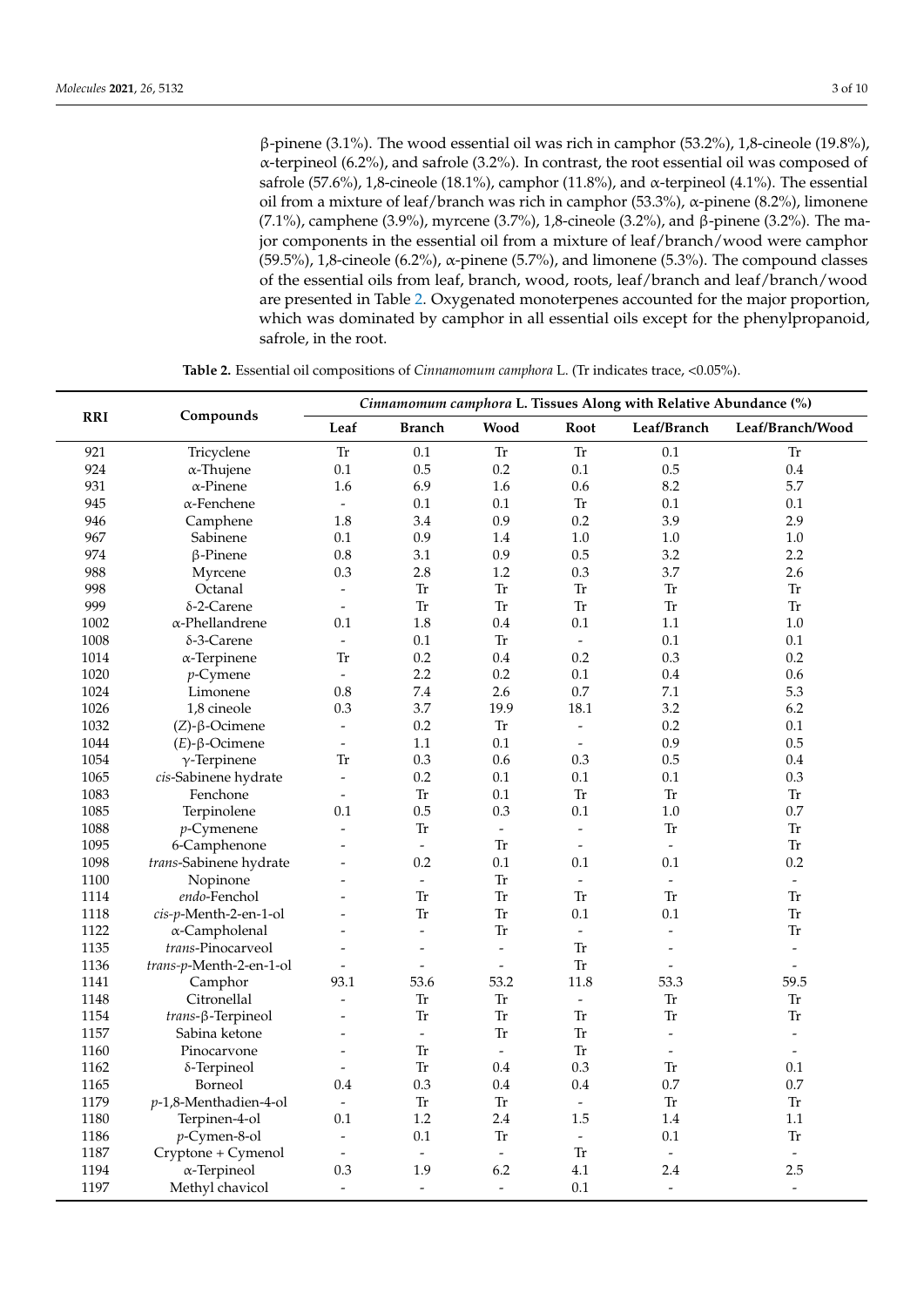| Cinnamomum camphora L. Tissues Along with Relative Abundance (%) |                             |                          |                                            |                                        |                                       |                          |                          |  |
|------------------------------------------------------------------|-----------------------------|--------------------------|--------------------------------------------|----------------------------------------|---------------------------------------|--------------------------|--------------------------|--|
| <b>RRI</b>                                                       | Compounds                   | Leaf                     | <b>Branch</b>                              | Wood                                   | Root                                  | Leaf/Branch              | Leaf/Branch/Wood         |  |
| 1199                                                             | trans-Piperitol             | $\overline{a}$           | ${\rm Tr}$                                 | ${\rm Tr}$                             | ${\rm Tr}$                            | <b>Tr</b>                | Tr                       |  |
| 1204                                                             | Verbenone                   | $\overline{\phantom{0}}$ | $\overline{\phantom{a}}$                   | $\frac{1}{2}$                          | ${\rm Tr}$                            | $\overline{\phantom{a}}$ | $\blacksquare$           |  |
| 1215                                                             | trans-Carveol               |                          | <b>Tr</b>                                  | ${\rm Tr}$                             | $\overline{\phantom{a}}$              | <b>Tr</b>                | <b>Tr</b>                |  |
| 1223                                                             | Nerol                       |                          | ${\rm Tr}$                                 | <b>Tr</b>                              | <b>Tr</b>                             | ${\rm Tr}$               | <b>Tr</b>                |  |
| 1227                                                             | Citronellol                 |                          | 0.1                                        | 0.1                                    | $\blacksquare$                        | 0.1                      | 0.1                      |  |
| 1235                                                             | Neral                       |                          | <b>Tr</b>                                  | <b>Tr</b>                              | $\overline{a}$                        | <b>Tr</b>                | <b>Tr</b>                |  |
| 1237                                                             | Carvone                     |                          | <b>Tr</b>                                  | $\overline{\phantom{a}}$               | <b>Tr</b>                             | Tr                       | <b>Tr</b>                |  |
| 1248                                                             | Geraniol                    |                          | $\overline{a}$                             | ${\rm Tr}$                             | $\overline{\phantom{a}}$              | $\blacksquare$           | $\overline{\phantom{a}}$ |  |
| 1249                                                             | Piperitone                  |                          | <b>Tr</b>                                  | 0.1                                    | ${\rm Tr}$                            | Tr                       | <b>Tr</b>                |  |
| 1264                                                             | Geranial                    |                          | <b>Tr</b>                                  | ${\rm Tr}$                             | $\overline{\phantom{a}}$              | Tr                       | <b>Tr</b>                |  |
| 1282                                                             | Bornyl acetate              |                          | ${\rm Tr}$                                 | ${\rm Tr}$                             | 0.1                                   | Tr                       | ${\rm Tr}$               |  |
| 1285                                                             | Safrole                     |                          | <b>Tr</b>                                  | 3.2                                    | 57.6                                  | Tr                       | 0.5                      |  |
| 1332                                                             | $\delta$ -Elemene           |                          | <b>Tr</b>                                  |                                        | $\overline{a}$                        | Tr                       | <b>Tr</b>                |  |
| 1338                                                             | $\alpha$ -Santalal          |                          |                                            | $\overline{\phantom{a}}$<br>${\rm Tr}$ |                                       |                          |                          |  |
|                                                                  |                             |                          | $\overline{\phantom{a}}$<br>$\overline{a}$ |                                        | $\overline{\phantom{a}}$<br><b>Tr</b> | $\overline{\phantom{0}}$ | $\overline{\phantom{a}}$ |  |
| 1344                                                             | $\alpha$ -Cubebene          |                          |                                            | $\overline{\phantom{a}}$               |                                       | $\overline{a}$           | $\overline{\phantom{a}}$ |  |
| 1345                                                             | Eugenol                     |                          | 0.1                                        | 1.0                                    | 0.4                                   | <b>Tr</b>                | 0.2                      |  |
| 1347                                                             | Neryl acetate               |                          |                                            | ${\rm Tr}$                             | ${\rm Tr}$                            | ٠                        |                          |  |
| 1348                                                             | Citronellyl acetate         |                          |                                            | ${\rm Tr}$                             | $\overline{\phantom{a}}$              |                          |                          |  |
| 1366                                                             | α-Ylangene                  |                          |                                            | ${\rm Tr}$                             |                                       |                          |                          |  |
| 1374                                                             | $\alpha$ -Copaene           |                          | $\overline{\phantom{0}}$                   | ${\rm Tr}$                             | ${\rm Tr}$                            |                          |                          |  |
| 1376                                                             | Geranyl acetate             |                          |                                            | Tr                                     | $\overline{\phantom{a}}$              |                          |                          |  |
| 1388                                                             | trans-β-Elemene             |                          | 0.2                                        | ${\rm Tr}$                             |                                       | 0.4                      | 0.2                      |  |
| 1398                                                             | Methyl eugenol              |                          | $\overline{\phantom{0}}$                   | ${\rm Tr}$                             | 0.1                                   | ٠                        | <b>Tr</b>                |  |
| 1408                                                             | Dodecanal                   |                          |                                            | ${\rm Tr}$                             | $\overline{a}$                        |                          |                          |  |
| 1411                                                             | cis-a-Bergamotene           |                          |                                            | ${\rm Tr}$                             | $\overline{a}$                        |                          |                          |  |
| 1416                                                             | $\alpha$ -Santalene         | $\overline{\phantom{m}}$ | $\overline{\phantom{a}}$                   | 0.5                                    | 0.2                                   | $\qquad \qquad -$        | $\overline{\phantom{a}}$ |  |
| 1417                                                             | β-Caryophyllene             | Tr                       | 1.1                                        | $\overline{\phantom{a}}$               | $\qquad \qquad \blacksquare$          | 2.3                      | 1.4                      |  |
| 1427                                                             | $\gamma$ -Elemene           |                          | <b>Tr</b>                                  | ${\rm Tr}$                             |                                       | 0.1                      | 0.1                      |  |
| 1431                                                             | $trans-\alpha-Bergamotene$  |                          | <b>Tr</b>                                  | 0.1                                    | ${\rm Tr}$                            | Tr                       | Tr                       |  |
| 1438                                                             | 6,9-Guaiadiene              |                          | $\qquad \qquad \blacksquare$               | $\qquad \qquad \blacksquare$           | <b>Tr</b>                             |                          | $\overline{\phantom{a}}$ |  |
| 1444                                                             | trans-Isoeugenol            |                          | <b>Tr</b>                                  | $\overline{\phantom{a}}$               | $\blacksquare$                        | 0.1                      | Tr                       |  |
| 1445                                                             | epi-β-Santalene             | $\overline{\phantom{0}}$ | $\overline{\phantom{a}}$                   | ${\rm Tr}$                             | ${\rm Tr}$                            | $\overline{\phantom{a}}$ | $\overline{\phantom{a}}$ |  |
| 1452                                                             | $\alpha$ -Humulene          |                          | 2.7                                        | 0.1                                    | ${\rm Tr}$                            | 0.3                      | 0.9                      |  |
| 1457                                                             | $\beta$ -Santalene          |                          | <b>Tr</b>                                  | 0.1                                    | 0.1                                   | ${\rm Tr}$               | <b>Tr</b>                |  |
|                                                                  |                             |                          | ${\rm Tr}$                                 |                                        | $\overline{a}$                        | ${\rm Tr}$               | <b>Tr</b>                |  |
| 1474                                                             | Selina-4,11-diene           | $\overline{a}$           |                                            | ${\rm Tr}$                             |                                       |                          |                          |  |
| 1477                                                             | <i>trans</i> -β-Bergamotene |                          | $\blacksquare$                             | ${\rm Tr}$                             | <b>Tr</b>                             |                          | $\overline{\phantom{a}}$ |  |
| 1480                                                             | Germacrene D                | $\overline{a}$           | 0.2                                        | ${\rm Tr}$                             | ${\rm Tr}$                            | 0.5                      | 0.4                      |  |
| 1487                                                             | $\beta$ -Selinene           | $\overline{\phantom{0}}$ | ${\rm Tr}$                                 | ${\rm Tr}$                             | ${\rm Tr}$                            | $1.2\,$                  | 0.3                      |  |
| 1492                                                             | $\alpha$ -Selinene          |                          | 0.2                                        | ${\rm Tr}$                             | $\overline{\phantom{a}}$              | $\overline{a}$           |                          |  |
| 1505                                                             | $\beta$ -Bisabolene         |                          |                                            | ${\rm Tr}$                             |                                       |                          |                          |  |
| 1509                                                             | Tridecanal                  |                          | $\overline{\phantom{a}}$                   | ${\rm Tr}$                             |                                       |                          |                          |  |
| 1513                                                             | $\gamma$ -Cadinene          |                          | ${\rm Tr}$                                 | $\overline{\phantom{a}}$               |                                       |                          |                          |  |
| 1516                                                             | δ-Cadinene                  |                          | ${\rm Tr}$                                 | ${\rm Tr}$                             | ${\rm Tr}$                            |                          | <b>Tr</b>                |  |
| 1517                                                             | Myristicin                  |                          | $\Box$                                     | ${\rm Tr}$                             | 0.3                                   |                          | $\overline{\phantom{a}}$ |  |
| 1548                                                             | $\alpha$ -Elemol            |                          | ${\rm Tr}$                                 | ${\rm Tr}$                             |                                       | Tr                       | 0.1                      |  |
| 1554                                                             | Germacrene B                |                          | ${\rm Tr}$                                 | ${\rm Tr}$                             |                                       | 0.1                      | 0.1                      |  |
| 1559                                                             | $(E)$ -Nerolidol            |                          | ${\rm Tr}$                                 | ${\rm Tr}$                             |                                       | ${\rm Tr}$               | ${\rm Tr}$               |  |
| 1574                                                             | Germacrene D-4-ol           |                          | ${\rm Tr}$                                 | $\overline{\phantom{a}}$               |                                       |                          | $\blacksquare$           |  |
| 1577                                                             | Caryophyllene oxide         |                          | 0.6                                        | 0.1                                    |                                       | 0.4                      | 0.2                      |  |
| 1582                                                             | Globulol                    |                          | ${\rm Tr}$                                 | $\overline{\phantom{a}}$               |                                       | <b>Tr</b>                | ${\rm Tr}$               |  |
| 1592                                                             | Methoxy eugenol             |                          | $\frac{1}{2}$                              | $\overline{\phantom{a}}$               | ${\rm Tr}$                            | $\overline{\phantom{a}}$ | $\overline{\phantom{a}}$ |  |
| 1593                                                             | Guaiol                      |                          | 0.1                                        | 0.1                                    | 0.1                                   | 0.1                      | 0.4                      |  |
| 1598                                                             | cis-Bisabol-11-ol           |                          | 0.1                                        | ${\rm Tr}$                             |                                       |                          | ${\rm Tr}$               |  |
|                                                                  |                             |                          |                                            |                                        | $\overline{\phantom{a}}$              | $\overline{\phantom{0}}$ |                          |  |
| 1608                                                             | Humuleneepoxide II          |                          | 0.7                                        | 0.2                                    | ${\rm Tr}$                            | ${\rm Tr}$               | 0.2                      |  |
| 1611                                                             | Tetradecanal                |                          | $\overline{\phantom{a}}$                   | $0.5\,$                                | ${\rm Tr}$                            |                          | 0.1                      |  |
| 1621                                                             | Selina-6-en-4-ol            |                          |                                            | ${\rm Tr}$                             | ${\rm Tr}$                            |                          | $\overline{\phantom{a}}$ |  |
| 1623                                                             | 1-epi-Cubenol               |                          |                                            | $\overline{\phantom{a}}$               | ${\rm Tr}$                            |                          | $\overline{\phantom{a}}$ |  |

**Table 2.** *Cont.*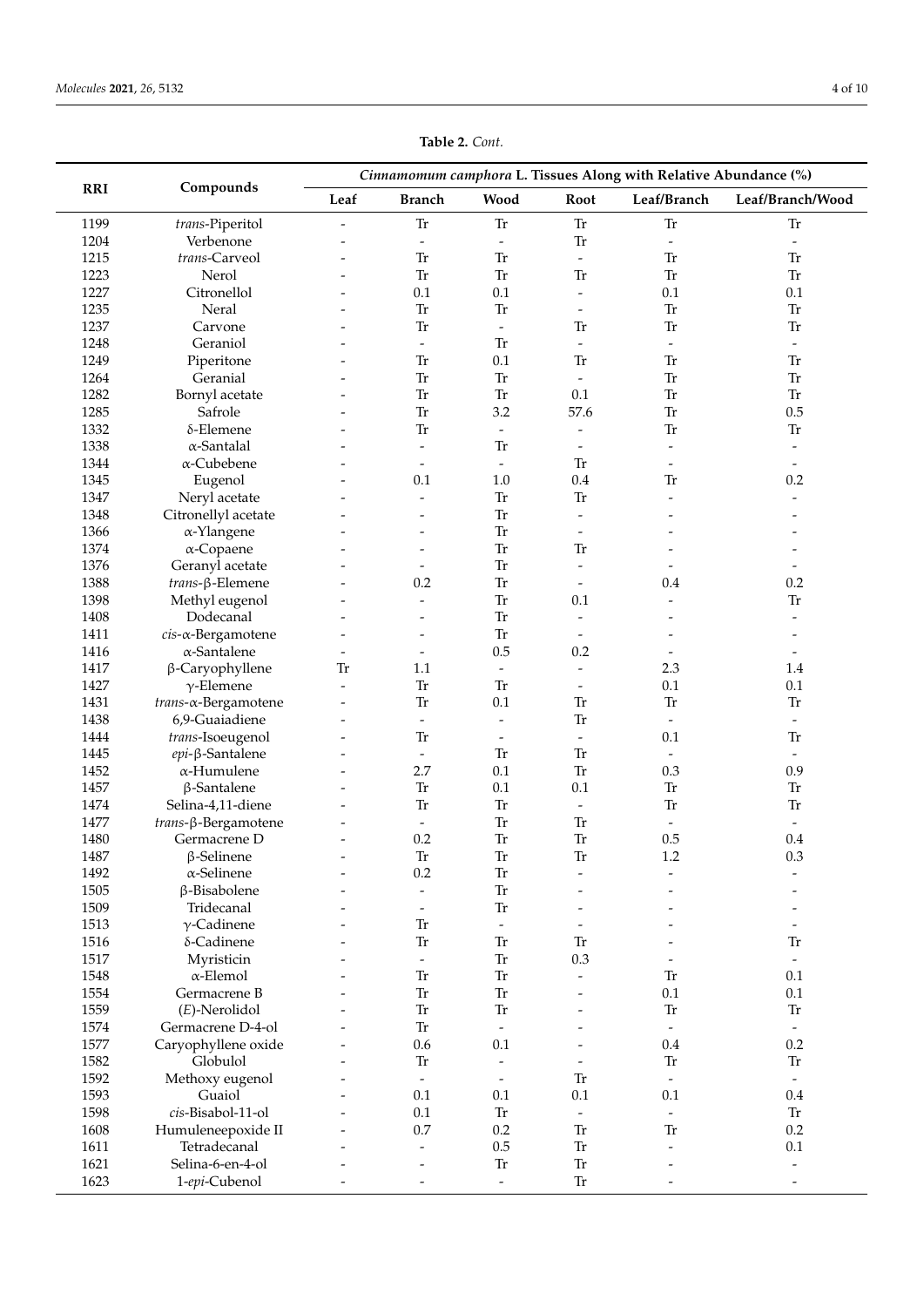<span id="page-4-0"></span>

| <b>RRI</b>              | Compounds                  |                              | <i>Cinnamomum camphora L. Tissues Along with Relative Abundance</i> (%) |      |             |                          |                  |  |  |  |
|-------------------------|----------------------------|------------------------------|-------------------------------------------------------------------------|------|-------------|--------------------------|------------------|--|--|--|
|                         |                            | Leaf                         | <b>Branch</b>                                                           | Wood | <b>Root</b> | Leaf/Branch              | Leaf/Branch/Wood |  |  |  |
| 1640                    | $epi$ - $\alpha$ -Cadinol  |                              |                                                                         | Tr   | -           |                          | Tr               |  |  |  |
| 1650                    | Valerianol                 | $\overline{\phantom{0}}$     |                                                                         |      | 0.1         | $\overline{\phantom{0}}$ |                  |  |  |  |
| 1652                    | $\alpha$ -Cadinol          | $\qquad \qquad \blacksquare$ | Tr                                                                      | Tr   | -           | 0.1                      | 0.1              |  |  |  |
| 1658                    | Selin-11-en- $4\alpha$ -ol | -                            | 0.7                                                                     | 0.1  | Tr          | 0.1                      | 0.3              |  |  |  |
| Oxygenated monoterpenes |                            | 94.2                         | 61.5                                                                    | 83.0 | 36.5        | 61.8                     | 70.9             |  |  |  |
|                         | Sesquiterpene              | Tr                           | 4.5                                                                     | 0.9  | 0.5         | 4.7                      | 3.3              |  |  |  |
|                         | Oxygenated sesquiterpenes  | $\overline{\phantom{m}}$     | 2.3                                                                     | 0.6  | 0.2         | 1.0                      | 1.4              |  |  |  |
| Phenylpropanoids        |                            |                              | Tr                                                                      | 4.1  | 58.5        | Tr                       | 0.6              |  |  |  |
|                         | Other                      |                              | Tr                                                                      | 0.7  | 0.1         | Tr                       | 0.2              |  |  |  |

**Table 2.** *Cont.*

# *2.3. Enantiomeric Composition of Essential Oil Terpenoids*

In total, 12, 12, 13, 14 and 14 chiral terpenoid components were evaluated for their enantiomeric distributions in the branch, wood, root, leaf/branch, and leaf/branch/wood essential oils, respectively. Relative percentages of the levorotatory and dextrorotatory enantiomers for each of the chiral components in the essential oils are listed in Table [3.](#page-4-1) The biosynthesis of levorotatory and dextrorotatory compounds from any geographical location is almost constant and may be used for authentication of *C. camphora* essential oils. Camphor is the major oxygenated monoterpene and was (+)-camphor-predominant in our study. Similar enantiomeric distributions have been reported for *C. camphora* essential oil [\[15\]](#page-8-11). α-Thujene, sabinene, α-phellandrene, *cis*-sabinene hydrate, *trans*-sabinene hydrate, and β-caryophyllene were detected for the first time in this current study. β-Caryophyllene and sabinene were consistently present as dextrorotatory enantiomers. Interestingly, the wood and root essential oils showed contrasting type enantiomeric distributions for  $\alpha$ -pinene and camphene. Likewise, the branch and wood essential oils showed oppositive enantiomeric relationships for α-thujene, borneol, and α-terpineol. Additionally, the branch and root essential oils showed contrasting distributions for  $\alpha$ -thujene,  $\alpha$ -pinene, camphene, borneol, and α-terpineol.

<span id="page-4-1"></span>

| <b>Chiral Compound</b> | Enantiomeric Distribution, Dextrorotatory $(+)$ and Levorotatory $(-)$ |                          |                          |       |          |       |              |             |          |                  |  |  |
|------------------------|------------------------------------------------------------------------|--------------------------|--------------------------|-------|----------|-------|--------------|-------------|----------|------------------|--|--|
|                        |                                                                        | <b>Branch</b>            |                          | Wood  |          | Root  |              | Leaf/Branch |          | Leaf/Branch/Wood |  |  |
|                        | $(+)$                                                                  | $(-)$                    | $(+)$                    | $(-)$ | $(+)$    | $(-)$ | $(+)$        | $(-)$       | $(+)$    | $(-)$            |  |  |
| $\alpha$ -Thujene      | 70.3                                                                   | 29.7                     | 30.9                     | 69.1  | 7.3      | 92.7  | 75.0         | 25.0        | 70.9     | 29.1             |  |  |
| $\alpha$ -Pinene       | 68.2                                                                   | 31.8                     | 60.5                     | 39.5  | 36.8     | 63.2  | 65.0         | 35.0        | 71.4     | 28.6             |  |  |
| Camphene               | 59.8                                                                   | 40.2                     | 70.0                     | 30.0  | $\theta$ | 100   | 48.4         | 51.6        | 62.5     | 37.5             |  |  |
| $\beta$ -Pinene        | 40.9                                                                   | 59.1                     | 24.3                     | 75.7  | 27.3     | 72.7  | 29.0         | 71.0        | 36.3     | 63.7             |  |  |
| Sabinene               | $\Omega$                                                               | 100                      | $\theta$                 | 100   | 2.6      | 97.4  | $\theta$     | 100         | $\Omega$ | 100              |  |  |
| $\alpha$ -Phellandrene | 99.1                                                                   | 0.9                      | 93.5                     | 6.5   | 83.6     | 16.4  | 97.7         | 2.3         | 98.2     | 1.8              |  |  |
| Limonene               | -                                                                      | $\overline{\phantom{0}}$ | 78.1                     | 21.9  | 70.0     | 30.0  | 81.5         | 18.5        | 84.1     | 15.9             |  |  |
| cis-Sabinene hydrate   |                                                                        | -                        | 16.5                     | 83.5  | 8.2      | 91.8  | 64.8         | 35.2        | 66.7     | 33.3             |  |  |
| trans-Sabinene hydrate | $\overline{\phantom{0}}$                                               |                          |                          | ۰     | 15.7     | 84.3  |              |             |          |                  |  |  |
| Camphor                | 99.5                                                                   | 0.5                      | 99.6                     | 0.4   | 99.0     | 1.0   | 99.6         | 0.4         | 99.5     | 0.5              |  |  |
| Terpinen-4-ol          | 47.5                                                                   | 52.5                     | 33.0                     | 67.0  | 30.6     | 69.4  | 48.5         | 51.5        | 43.3     | 56.7             |  |  |
| Borneol                | 72.2                                                                   | 27.8                     | $\Omega$                 | 100   | $\Omega$ | 100   | 70.1         | 29.9        | 73.6     | 26.4             |  |  |
| $\alpha$ -Terpineol    | 70.5                                                                   | 29.5                     | 23.4                     | 76.6  | 10.1     | 89.9  | 86.4         | 13.6        | 71.2     | 28.8             |  |  |
| β-Caryophyllene        | $\theta$                                                               | 100                      | $\overline{\phantom{0}}$ | -     |          |       | $\mathbf{0}$ | 100         | $\Omega$ | 100              |  |  |
| Germacrene D           | 85.6                                                                   | 14.4                     |                          |       |          |       | 89.1         | 10.9        | 90.0     | 10.0             |  |  |

**Table 3.** Enantiomer distributions of chiral terpenoid of *Cinnamomum camphora* L. essential oils.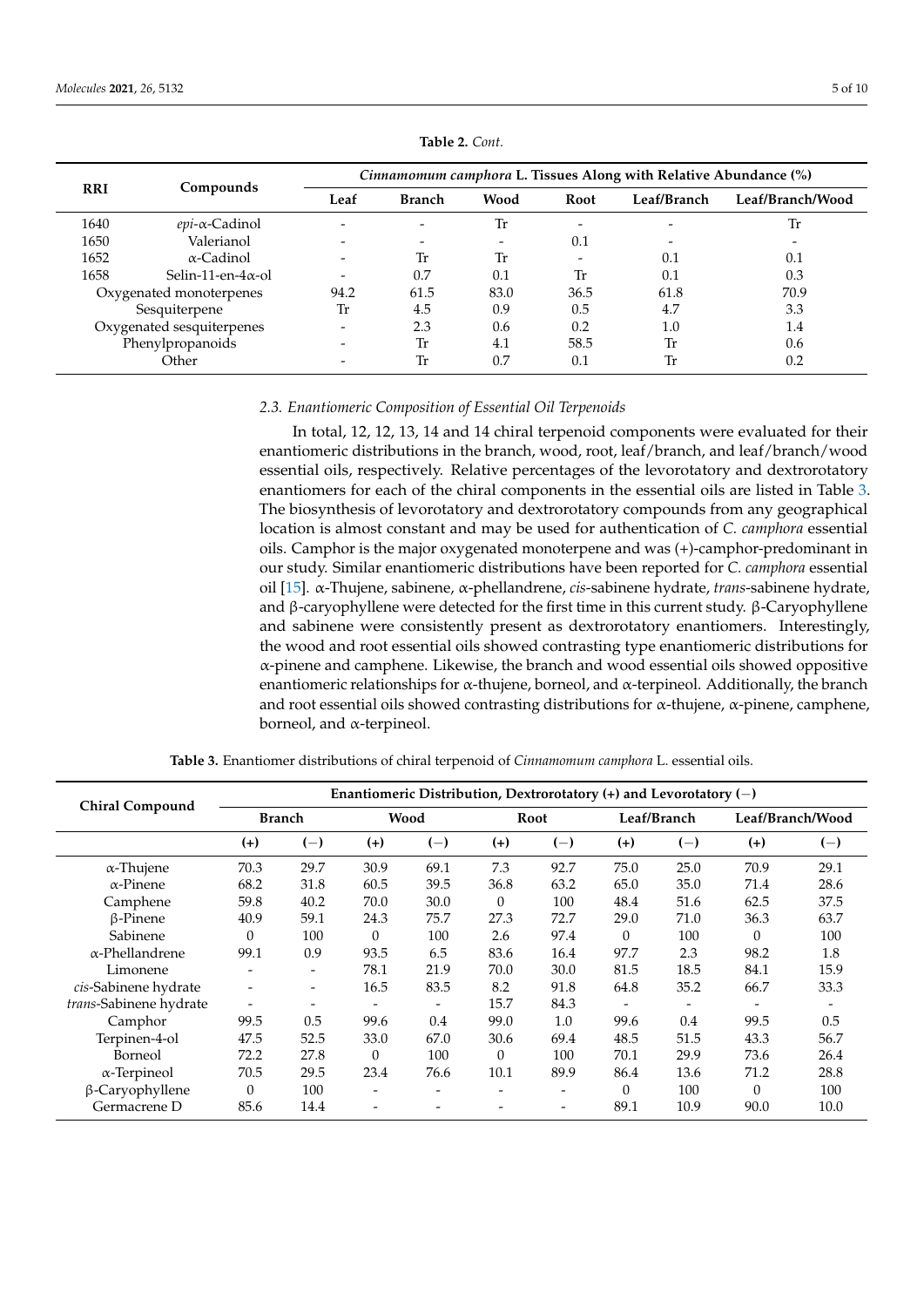## *2.4. Antibacterial and Antifungal Activity*

The essential oils of *C. camphora* have demonstrated a broad range of antimicrobial activities against different pathogens [\[12](#page-8-8)[,20](#page-8-16)[,21\]](#page-8-17). The minimum inhibitory concentrations (MICs) of the different *C. camphora* essential oil against a panel of bacteria and fungi are presented in Tables [4](#page-5-0) and [5,](#page-5-1) respectively. The wood essential oil showed good antibacterial activity against *Serratia marcescens*. In the wood oil, camphor, 1,8-cineole, α-terpineol, and safrole were the major components, and the observed activity of the wood oil against *S. marcescens* may be due to synergism among these and other constituents. Camphor, 1,8-cineole, α-terpineol, and safrole showed only marginal activity against *S. marcescens*  $(MIC = 312.5 \mu g/mL)$ . A study suggested that a synergistic antimicrobial effect occurs between 1,8-cineole and camphor [\[22\]](#page-8-18). The essential oils of *C. camphora* demonstrated weaker antibacterial activities than those of the positive control, gentamicin (MIC <  $19.5 \mu g/mL$ ).

<span id="page-5-0"></span>**Table 4.** Minimum inhibitory concentrations (MICs) of the *Cinnamomum camphora* L. essential oil against the tested bacterial strains.

| Name of Bacteria           |       |             |       | Cinnamomum camphora L. Essential Oil | 1.8-Cineole | $(+)$ -Camphor   | Safrole |       |       |
|----------------------------|-------|-------------|-------|--------------------------------------|-------------|------------------|---------|-------|-------|
|                            | Leaf  | Branch Wood |       | Root                                 | Leaf/Branch | Leaf/Branch/Wood |         |       |       |
| Bacillus cereus            | 625   | 625         | 625   | 625                                  | 312.5       | 312.5            | 312.5   | 312.5 | 312.5 |
| Propionibacterium acnes    | 312.5 | 312.5       | 312.5 | 312.5                                | 312.5       | 312.5            | 625     | 625   | 312.5 |
| Pseudomonas aeruginosa     | 625   | 625         | 625   | 312.5                                | 625         | 625              | 312.5   | 312.5 | 312.5 |
| Serratia marcescens        | 625   | 625         | 39.1  | 625                                  | 625         | 625              | 312.5   | 312.5 | 312.5 |
| Staphylococcus aureus      | 1250  | 1250        | 1250  | 1250                                 | 1250        | 1250             | 312.5   | 312.5 | 312.5 |
| Staphylococcus epidermidis | 156.3 | 156.3       | 156.3 | 156.3                                | 312.5       | 312.5            | 312.5   | 312.5 | 312.5 |
| Streptococcus pyogenes     | 625   | 625         | 625   | 625                                  | 625         | 625              | 625     | 312.5 | 312.5 |

<span id="page-5-1"></span>**Table 5.** Minimum inhibitory concentrations (MICs) of the *Cinnamomum camphora* L. essential oil against the tested fungal strains.

|                             | MICs (µg/mL) |             |       |       |                                      |                  |                |         |       |
|-----------------------------|--------------|-------------|-------|-------|--------------------------------------|------------------|----------------|---------|-------|
| <b>Fungal Strains</b>       |              |             |       |       | Cinnamomum camphora L. Essential Oil | 1.8-Cineole      | $(+)$ -Camphor | Safrole |       |
|                             | Leaf         | Branch Wood |       | Root  | Leaf/Branch                          | Leaf/Branch/Wood |                |         |       |
| Aspergillus niger           | 312.5        | 156.3       | 156.3 | 156.3 | 156.3                                | 78.1             | 156.3          | 156.3   | 78.1  |
| Aspergillus fumigatus       | 312.5        | 156.3       | 312.5 | 312.5 | 156.3                                | 78.1             | 156.3          | 312.5   | 39.1  |
| Candida albicans            | 312.5        | 312.5       | 312.5 | 312.5 | 312.5                                | 312.5            | 156.3          | 156.3   | 156.3 |
| Microsporum canis           | 312.5        | 312.5       | 312.5 | 312.5 | 312.5                                | 312.5            | 312.5          | 312.5   | 312.5 |
| Microsporum gypseum         | 312.5        | 312.5       | 312.5 | 312.5 | 625                                  | 312.5            | 156.3          | 312.5   | 312.5 |
| Trichophyton mentagrophytes | 156.3        | 156.3       | 156.3 | 312.5 | 312.5                                | 156.3            | 156.3          | 312.5   | 312.5 |
| Trichophyton rubrum         | 78.1         | 312.5       | 312.5 | 156.3 | 625                                  | 312.5            | 312.5          | 312.5   | 312.5 |

The essential oil from the mixture of leaf/branch/wood of *C. camphora* displayed good antifungal activity against *Aspergillus niger* and *Aspergillus fumigatus* (MIC = 78.1 µg/mL), while the leaf essential oil was notably active against *Trichophyton rubrum* with an MIC of 78.1 µg/mL. The essential oils of *C. camphora* demonstrated weaker antifungal activities than those of the positive control, amphotericin B (MIC < 19.5  $\mu$ g/mL). Safrole alone was effective against *Aspergillus fumigatus*. However, the safrole-rich root essential oil showed no such effectiveness, which may be due to antagonistic effects among constituents. The antifungal mechanisms of activity of essential oils are not clearly understood. However, it has been postulated that the hydrophobic constituents either disrupt cytoplasmic membranes leading to cytoplasmic leakage, cell lysis, and ultimate death, or inhibition of sporulation [\[23\]](#page-8-19).

## **3. Materials and Methods**

# *3.1. Plant Material and Isolation of Essential Oils*

The different fresh plant tissues of *C. camphora*, collected in May 2019 from Tribhuwan University, Kirtipur, Kathmandu, were cut into smaller pieces. For each plant tissue sample, a ratio of 1:3 plant sample and water was subjected to hydrodistillation using a Clevenger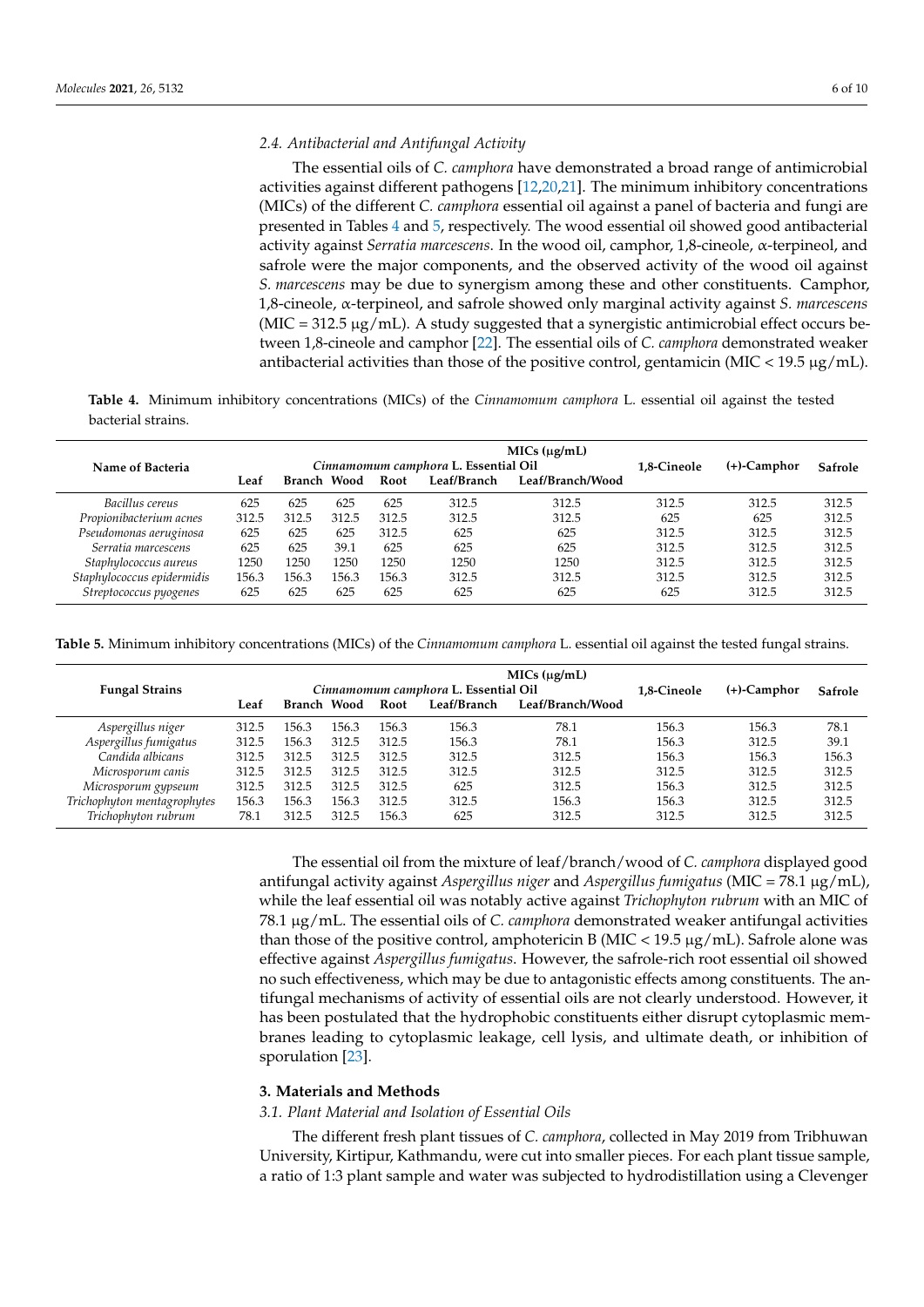apparatus for 3 h. The essential oils were dried over anhydrous sodium sulfate and stored in bottles at 5 ◦C until further use. Essential oil yields from different tissues are summarized in Table [1.](#page-1-0)

## *3.2. Chemical Composition Analysis by Gas Chromatography/Mass Spectrometry (GC-MS)*

The essential oils from *C. camphora* were analyzed by a Shimadzu GCMS-QP2010 Ultra with electron impact (EI) mode with 70 eV along with ZB-5MS capillary GC column. 40–400 *m/z* scan ranges with a scan rate of 3.0 scan/s. The column temperature was programmed at 50 °C for 2 min and then increased at 2 °C/min to a temperature of 260 °C. The carrier gas was helium with a column head pressure of 552 kPa and a constant flow rate of 1.37 mL/min. The injector temperature was kept at 260 °C. For each essential oil sample, 1:10 (*v/v*) solution in dichloromethane (DCM) was prepared and 0.3 µL was injected using a split ratio of 1:30. Identification of the individual components of the essential oils was determined by comparison of the retention indices and comparison of the mass spectral fragmentation patterns (over 80% similarity match) with those found in the MS databases using LabSolutions GCMS solution software version 4.45 (Shimadzu Scientific Instruments, Columbia, MD, USA) [\[24](#page-9-0)[–26\]](#page-9-1). The relative percentages of the individual components are listed in Table [2.](#page-4-0)

## *3.3. Enantiomeric Analysis by Chiral Gas Chromatography-Mass Spectrometry (CGC-MS)*

Enantiomeric analysis of *C. camphora* essential oil was carried out using a Shimadzu GCMS-QP2010S with EI mode (70 eV) having a Restek B-Dex 325 chiral capillary GC column, 40–400 *m/z* scan ranges with a scan rate of 3.0 scan/s. The column temperature was programmed at 50 °C, at first increased by 1.5 °C/min to 120 °C and then 2 °C/min to 200 <sup>°</sup>C. The final temperature of the column was maintained at 200 <sup>°</sup>C. The carrier gas was helium with a constant flow rate of 1.8 mL/min. For each essential oil sample, a 3% *w*/*v* solution in DCM was prepared, and 0.1 µL was injected using a split ratio of 1:45 [\[24](#page-9-0)[–26\]](#page-9-1). The enantiomer percentages were determined from peak area. Identification of enantiomers was determined by comparison of retention times with authentic samples obtained from Sigma-Aldrich (Milwaukee, WI, USA). Enantiomeric distribution of chiral terpenoid components in *C. camphora* essential oils are listed in Table [3.](#page-4-1)

#### *3.4. Antibacterial Screening*

All tested bacteria were cultured on tryptic soy agar medium. A 5000-µg/mL solution of each essential oil was prepared in dimethyl sulfoxide (DMSO), and 50 µL diluted in 50 µL of cation-adjusted Mueller Hinton broth (CAMHB) (Sigma-Aldrich, St. Louis, MO, USA) was added to the top well of a 96-well microdilution plate. The prepared stock solution of essential oils was then serially two-fold diluted in fresh CAMHB to obtain final concentrations of 2500, 1250, 625, 312.5, 156.3, 78.1, 39.1 and 19.5 µg/mL. Freshly harvested bacteria with approximately  $1.5 \times 10^8$  CFU/mL final concentration (determined using the McFarland standard) were added to each well of 96-well microdilution plates that were incubated at 37 ◦C for 24 h. Gentamicin (Sigma-Aldrich, St. Louis, MO, USA) and DMSO were used as positive and negative controls, respectively [\[25,](#page-9-2)[27\]](#page-9-3).

Seven microorganisms were used to evaluate the antibacterial activities of the different tissues of *C. camphora* essential oils (five Gram-positive bacteria, *Bacillus cereus* (ATCC-14579), *Staphylococcus epidermidis* (ATCC-12228), *Propionibacterium acnes* (ATCC-11827), *Staphylococcus aureus* (ATCC-29213), and *Streptococcus pyogenes* (ATCC-19615), and two Gram-negative bacteria, *Serratia marcescens* (ATCC-14756) and *Pseudomonas aeruginosa* (ATCC-27853)), using the microbroth dilution technique. Antibacterial activities assessed by minimum inhibitory concentrations (MICs) are listed in Table [4.](#page-5-0) The microorganisms were purchased from ATCC (Lines 199–203), and cells harvested from freshly cultured plates were used for the assay.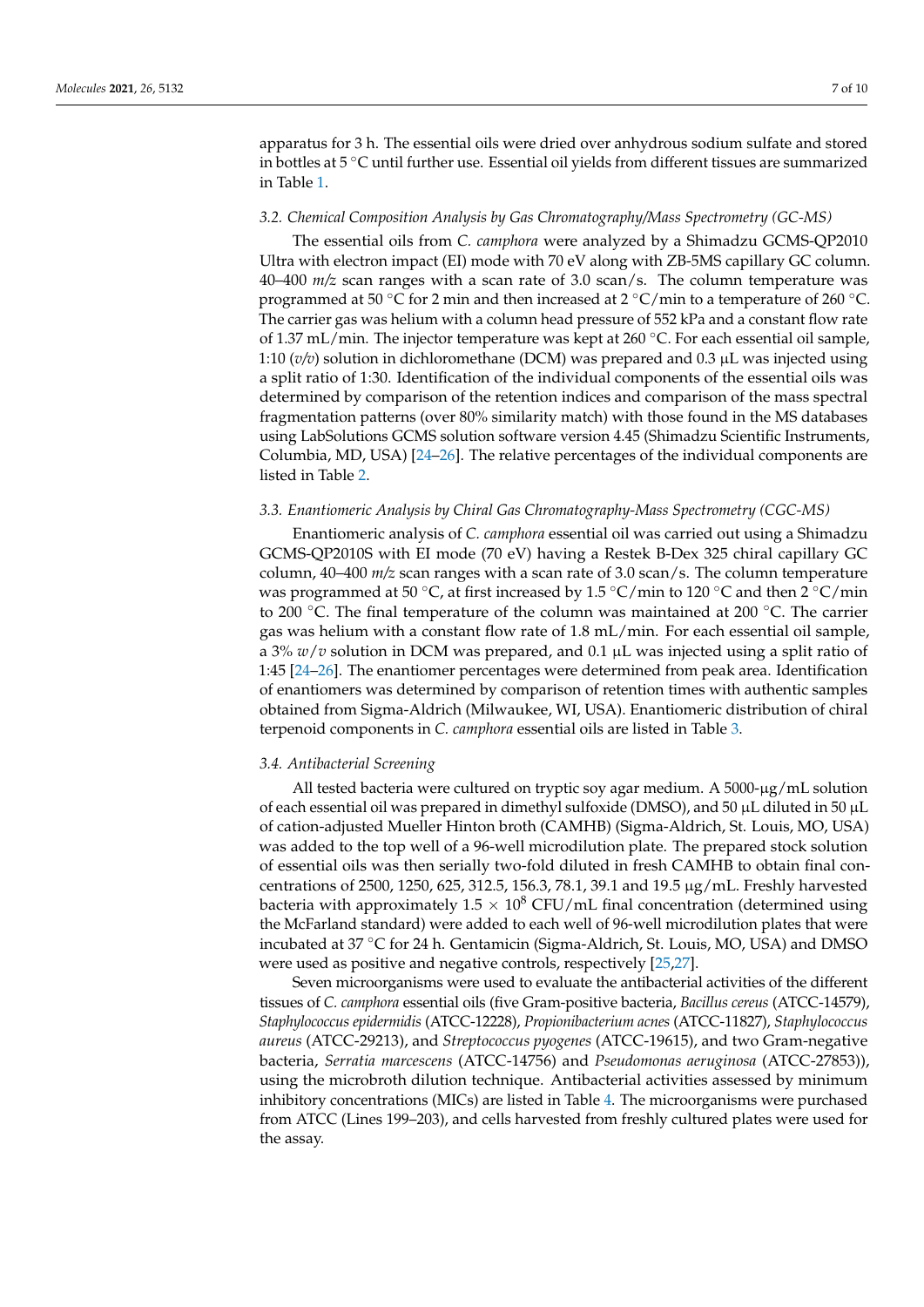# *3.5. Antifungal Screening*

All tested fungi were cultured on yeast-nitrogen base growth medium (Sigma-Aldrich, St. Louis, MO, USA). Stock solutions (5000 µg/mL) of the essential oils were prepared in DMSO and diluted as above. The freshly harvested fungi, with approximately  $7.5 \times 10^7$  CFU/mL final concentrations, were added to each well of 96-well microdilution plates and were incubated at 35 ◦C for 24 h. DMSO and amphotericin B (Sigma-Aldrich, St. Louis, MO, USA) were negative and positive antifungal controls, respectively [\[25,](#page-9-2)[28\]](#page-9-4). Seven fungal strains were used: *Aspergillus niger* (ATCC-16888), *Candida albicans* (ATCC-18804), *Microsporum canis* (ATCC-11621), *Trichophyton mentagrophytes* (ATCC-18748), *Aspergillus fumigatus* (ATCC-96918), *Microsporum gypseum* (ATCC-24102), and *Trichophyton rubrum* (ATCC-28188). All fungi were cultured on yeast malt agar and were harvested from a fresh culture in fresh yeast-nitrogen base growth medium (broth) added to each well. The antifungal activities (MICs) are listed in Table [5.](#page-5-1)

#### **4. Conclusions**

Different plant tissues of *Cinnamomum camphora* L. were collected from the Tribhuwan University area. The essential oils from these different tissues showed differences in chemical compositions, enantiomeric distributions, and antimicrobial activities. The yield of extraction varied depending upon the tissue used. The significance of combining tissues was to enable extraction of commercial quality essential oil without the need to separate them. However, combining tissues had low extraction yields compared to individual tissues. The oxygenated monoterpenoid camphor was the dominant component in all parts of *C. camphora* except for the root essential oil, which was rich in safrole. The data analysis in this study can used to create a benchmark for future *C. camphora* essential oil assessments, as well as authentication for adulteration or consumer safety. The wood essential oil showed the best antibacterial activity against *Serratia marcescens* among the tested bacterial strains with an MIC of 39.1 µg/mL. The leaf/branch/wood essential oil showed good antifungal activity against *Aspergillus niger* and *Aspergillus fumigatus,* while the leaf essential oil showed good antifungal activity against *Trichophyton rubrum* with an MIC of 78.1 µg/mL. *Cinnamomum camphora* L. and its essential oils can be used as important source antibacterial and antifungal agents.

**Supplementary Materials:** The following are available online. Figure S1: Gas chromatogram of leaf essential oil of *Cinnamomum camphora* L. Figure S2: Gas chromatogram of wood essential oil of *Cinnamomum camphora* L. Figure S3: Gas chromatogram of root essential oil of *Cinnamomum camphora* L. Figure S4: Gas chromatogram of branch essential oil of *Cinnamomum camphora* L. Figure S5: Gas chromatogram of leaf/branch/wood essential oil of *Cinnamomum camphora* L. Figure S6: Gas chromatogram of leaf/branch essential oil of *Cinnamomum camphora* L.

**Author Contributions:** Conceptualization, P.S.; methodology, P.S.; software, P.S.; validation, P.S. and W.N.S.; formal analysis, D.K.P., P.K.O., A.R. and R.S.; investigation, D.K.P., P.K.O., A.R. and R.S.; data curation, P.S.; writing—original draft preparation, D.K.P. and S.T.; writing—review and editing, D.K.P., P.S. and W.N.S.; supervision, N.S.D. antimicrobial activities; P.S. and R.S.; project administration, P.S. All authors have read and agreed to the published version of the manuscript.

**Funding:** This research received no external funding.

**Institutional Review Board Statement:** Not applicable.

**Informed Consent Statement:** Not applicable.

**Data Availability Statement:** All data are available in the manuscript.

**Acknowledgments:** The authors are thankful to the APRC and ARC for GCMS, Chiral GCMS analysis, and antimicrobial assay. We acknowledge Sunita Satyal and Ambika Satyal for their constructive suggestions and support.

**Conflicts of Interest:** The authors declare no conflict of interest.

**Sample Availability:** Samples of the compounds are available from the authors.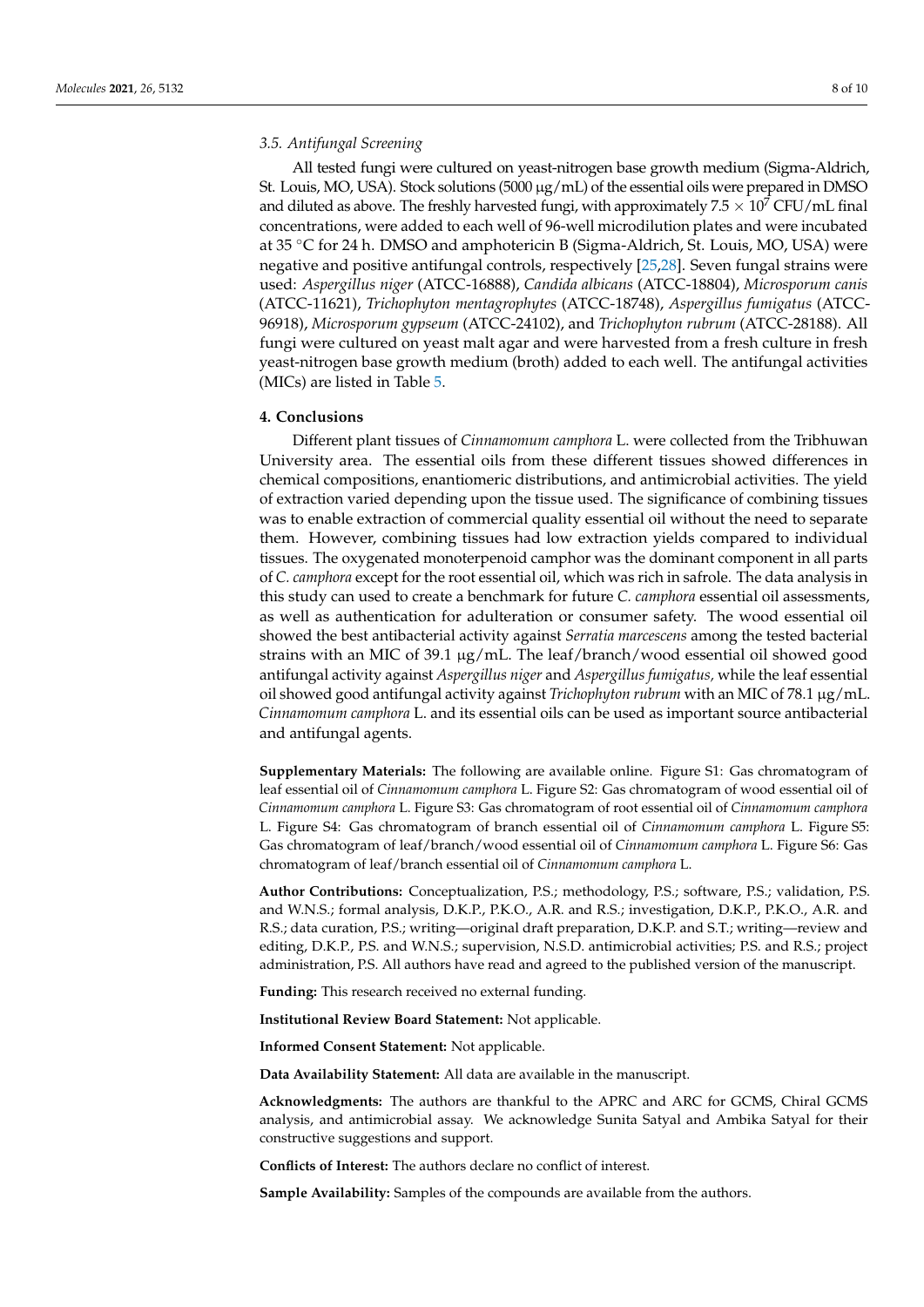## **Abbreviations**

**GC-MS**: gas chromatography-mass spectrometry, **MIC**: minimum inhibitory concentration, **EI**: electron impact, **DCM**: dichloromethane, **DMSO**: dimethyl sulfoxide, **CAMHB**: cation-adjusted Mueller Hinton broth, **CFU**: colony-forming unit.

# **References**

- <span id="page-8-0"></span>1. Irshad, M.; Subhani, M.A.; Ali, S.; Hussain, A. Biological Importance of Essential Oils. In *Essential Oils: Oils of Nature*; BoD—Books on Demand: Norderstedt, Germany, 2019. [\[CrossRef\]](http://doi.org/10.5772/intechopen.87198)
- <span id="page-8-1"></span>2. Pearce, D.A.; Bridge, P.D.; Hughes, K.A.; Sattler, B.; Psenner, R.; Russell, N.J. Microorganisms in the atmosphere over Antarctica. *FEMS Microbiol. Ecol.* **2009**, *69*, 143–157. [\[CrossRef\]](http://doi.org/10.1111/j.1574-6941.2009.00706.x) [\[PubMed\]](http://www.ncbi.nlm.nih.gov/pubmed/19527292)
- <span id="page-8-2"></span>3. Bhavaniramya, S.; Vishnupriya, S.; Al-Aboody, M.S.; Vijayakumar, R.; Baskaran, D. Role of essential oils in food safety: Antimicrobial and antioxidant applications. *Grain Oil Sci. Technol.* **2019**, *2*, 49–55. [\[CrossRef\]](http://doi.org/10.1016/j.gaost.2019.03.001)
- <span id="page-8-3"></span>4. Benali, T.; Habbadi, K.; Khabbach, A.; Marmouzi, I.; Zengin, G.; Bouyahya, A.; Chamkhi, I.; Chtibi, H.; Aanniz, T.; Achbani, E.H.; et al. GC–MS analysis, antioxidant and antimicrobial activities of *Achillea odorata* subsp. *pectinata* and *Ruta montana* essential oils and their potential use as food preservatives. *Foods* **2020**, *9*, 668. [\[CrossRef\]](http://doi.org/10.3390/foods9050668) [\[PubMed\]](http://www.ncbi.nlm.nih.gov/pubmed/32455872)
- 5. Burt, S. Essential oils: Their antibacterial properties and potential applications in foods—A review. *Int. J. Food Microbiol.* **2004**, *94*, 223–253. [\[CrossRef\]](http://doi.org/10.1016/j.ijfoodmicro.2004.03.022)
- 6. Dhifi, W.; Bellili, S.; Jazi, S.; Bahloul, N.; Mnif, W. Essential oils' chemical characterization and investigation of some biological activities: A critical review. *Medicines* **2016**, *3*, 25. [\[CrossRef\]](http://doi.org/10.3390/medicines3040025) [\[PubMed\]](http://www.ncbi.nlm.nih.gov/pubmed/28930135)
- <span id="page-8-4"></span>7. Hyldgaard, M.; Mygind, T.; Meyer, R.L. Essential oils in food preservation: Mode of action, synergies, and interactions with food matrix components. *Front. Microbiol.* **2012**, *3*, 12. [\[CrossRef\]](http://doi.org/10.3389/fmicb.2012.00012) [\[PubMed\]](http://www.ncbi.nlm.nih.gov/pubmed/22291693)
- <span id="page-8-5"></span>8. Jiang, X.; Wu, Y.; Xiao, F.; Xiong, Z.; Xu, H. Transcriptome analysis for leaves of five chemical types in *Cinnamomum camphora*. *Yi Chuan Hered.* **2014**, *36*, 58–68. [\[CrossRef\]](http://doi.org/10.3724/sp.j.1005.2014.00058)
- 9. Singh, R.; Jawaid, T. *Cinnamomum camphora* (Kapur): Review. *Pharmacogn. J.* **2012**, *4*, 1–5. [\[CrossRef\]](http://doi.org/10.5530/pj.2012.28.1)
- <span id="page-8-6"></span>10. Stubbs, B.J.; Specht, A.; Brushett, D. The essential oil of *Cinnamomum camphora* (L.) Nees and Eberm—Variation in oil composition throughout the tree in two chemotypes from eastern Australia. *J. Essent. Oil Res.* **2004**, *16*, 200–205. [\[CrossRef\]](http://doi.org/10.1080/10412905.2004.9698697)
- <span id="page-8-7"></span>11. Carrubba, A.; Catalano, C. Essential oil crops for sustainable agriculture—A review. In *Climate Change, Intercropping, Pest Control and Beneficial Microorganisms*; Lichtfouse, E., Ed.; Springer: Dordrecht, The Netherlands, 2009; pp. 137–187. ISBN 978-90-481-2715-3.
- <span id="page-8-8"></span>12. Satyal, P.; Paudel, P.; Poudel, A.; Dosoky, N.S.; Pokharel, K.K.; Setzer, W.N. Bioactivities and compositional analyses of *Cinnamomum* essential oils from Nepal: *C. camphora*, *C. tamala*, and *C. glaucescens*. *Nat. Prod. Commun.* **2013**, *8*, 1934578X1300801232. [\[CrossRef\]](http://doi.org/10.1177/1934578X1300801232)
- <span id="page-8-9"></span>13. Hamidpour, R.; Hamidpour, S.; Hamidpour, M.; Shahlari, M. Camphor (*Cinnamomum camphora*), a traditional remedy with the history of treating several diseases. *Int. J. Case Rep. Images* **2013**, *4*, 86. [\[CrossRef\]](http://doi.org/10.5348/ijcri-2013-02-267-RA-1)
- <span id="page-8-10"></span>14. Wu, K.; Lin, Y.; Chai, X.; Duan, X.; Zhao, X.; Chun, C. Mechanisms of vapor-phase antibacterial action of essential oil from *Cinnamomum camphora* var. *linaloofera* Fujita against *Escherichia coli*. *Food Sci. Nutr.* **2019**, *7*, 2546–2555. [\[CrossRef\]](http://doi.org/10.1002/fsn3.1104) [\[PubMed\]](http://www.ncbi.nlm.nih.gov/pubmed/31428342)
- <span id="page-8-11"></span>15. Pragadheesh, V.S.; Saroj, A.; Yadav, A.; Chanotiya, C.S.; Alam, M.; Samad, A. Chemical characterization and antifungal activity of *Cinnamomum camphora* essential oil. *Ind. Crops Prod.* **2013**, *49*, 628–633. [\[CrossRef\]](http://doi.org/10.1016/j.indcrop.2013.06.023)
- <span id="page-8-12"></span>16. Guo, S.; Geng, Z.; Zhang, W.; Liang, J.; Wang, C.; Deng, Z.; Du, S. The chemical composition of essential oils from *Cinnamomum camphora* and their insecticidal activity against the stored product pests. *Int. J. Mol. Sci.* **2016**, *17*, 1836. [\[CrossRef\]](http://doi.org/10.3390/ijms17111836) [\[PubMed\]](http://www.ncbi.nlm.nih.gov/pubmed/27827929)
- <span id="page-8-13"></span>17. Chen, J.; Tang, C.; Zhou, Y.; Zhang, R.; Ye, S.; Zhao, Z.; Lin, L.; Yang, D. Anti-inflammatory property of the essential oil from *Cinnamomum camphora* (Linn.) Presl leaves and the evaluation of its underlying mechanism by using metabolomics analysis. *Molecules* **2020**, *25*, 4796. [\[CrossRef\]](http://doi.org/10.3390/molecules25204796)
- <span id="page-8-14"></span>18. Ghavam, M.; Manca, M.L.; Manconi, M.; Bacchetta, G. Chemical composition and antimicrobial activity of essential oils obtained from leaves and flowers of *Salvia hydrangea* DC. ex Benth. *Sci. Rep.* **2020**, *10*, 15647. [\[CrossRef\]](http://doi.org/10.1038/s41598-020-73193-y)
- <span id="page-8-15"></span>19. Jiang, H.; Wang, J.; Song, L.; Cao, X.; Yao, X.; Tang, F.; Yue, Y. GC×GC-TOFMS Analysis of essential oils composition from leaves, twigs and seeds of *Cinnamomum camphora* L. Presl and their insecticidal and repellent activities. *Molecules* **2016**, *21*, 423. [\[CrossRef\]](http://doi.org/10.3390/molecules21040423)
- <span id="page-8-16"></span>20. Chen, J.; Tang, C.; Zhang, R.; Ye, S.; Zhao, Z.; Huang, Y.; Xu, X.; Lan, W.; Yang, D. Metabolomics analysis to evaluate the antibacterial activity of the essential oil from the leaves of *Cinnamomum camphora* (Linn.) Presl. *J. Ethnopharmacol.* **2020**, *253*, 112652. [\[CrossRef\]](http://doi.org/10.1016/j.jep.2020.112652) [\[PubMed\]](http://www.ncbi.nlm.nih.gov/pubmed/32035880)
- <span id="page-8-17"></span>21. Wang, L.; Zhang, K.; Zhang, K.; Zhang, J.; Fu, J.; Li, J.; Wang, G.; Qiu, Z.; Wang, X.; Li, J. Antibacterial activity of *Cinnamomum camphora* essential oil on *Escherichia coli* during planktonic growth and biofilm formation. *Front. Microbiol.* **2020**, *11*, 561002. [\[CrossRef\]](http://doi.org/10.3389/fmicb.2020.561002)
- <span id="page-8-18"></span>22. Viljoen, A.; van Vuuren, S.; Ernst, E.; Klepser, M.; Demirci, B.; Başer, H.; van Wyk, B.E. *Osmitopsis asteriscoides* (Asteraceae)the antimicrobial activity and essential oil composition of a Cape-Dutch remedy. *J. Ethnopharmacol.* **2003**, *88*, 137–143. [\[CrossRef\]](http://doi.org/10.1016/S0378-8741(03)00191-0)
- <span id="page-8-19"></span>23. Cavanagh, H.M.A. Antifungal activity of the volatile phase of essential oils: A brief review. *Nat. Prod. Commun.* **2007**, *2*, 1934578X0700201222. [\[CrossRef\]](http://doi.org/10.1177/1934578X0700201222)